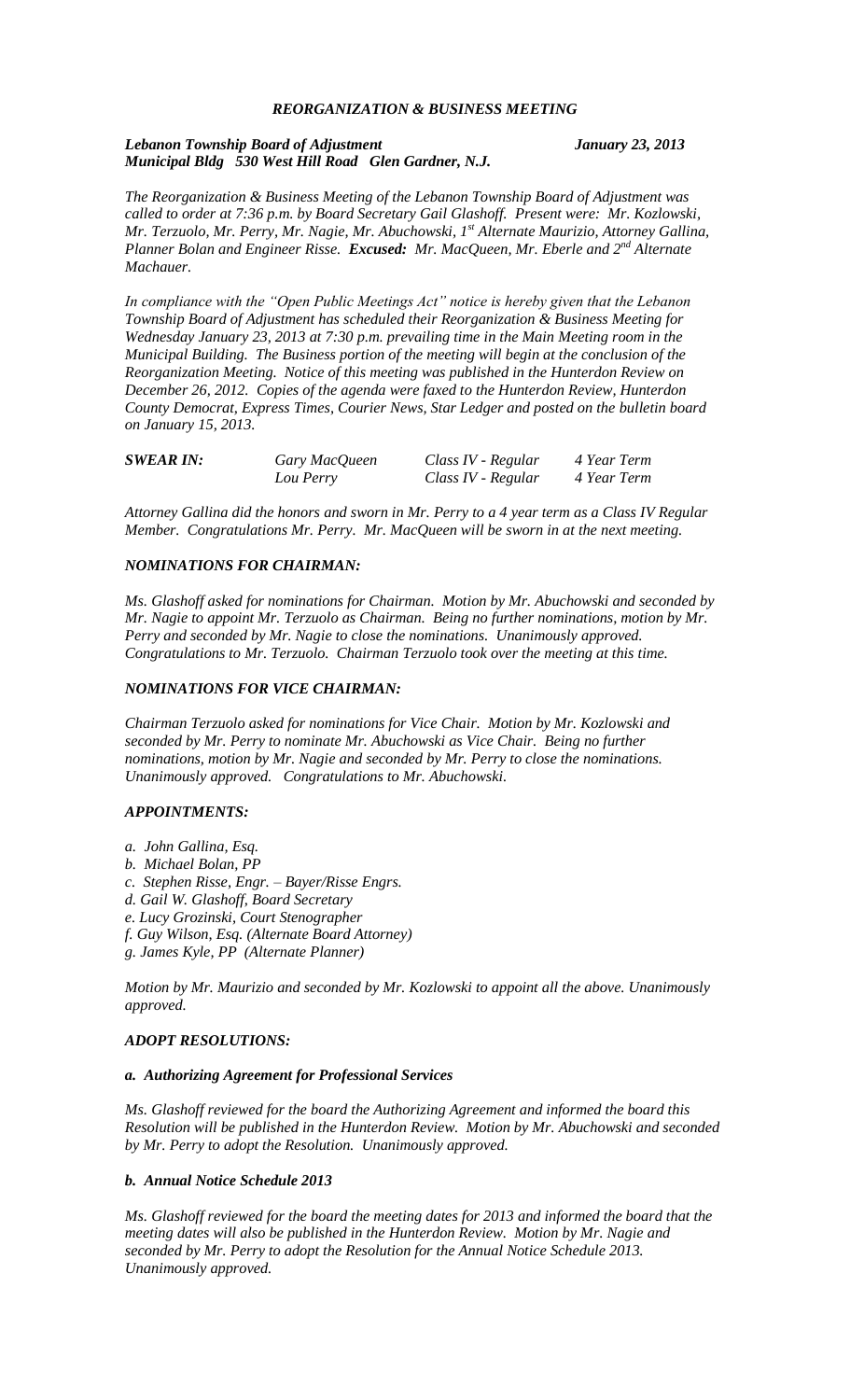## *Lebanon Township Board of Adjustment Reorganization & Business Meeting January 23, 2013 Page 2*

# *ADOPT RESOLUTION FOR PROFESSIONALS ON PAY TO PLAY:*

*Ms. Glashoff reviewed for the board the Resolution on Pay to Play, noting this Resolution is also published in the Hunterdon Review. Motion by Mr. Abuchowski and seconded by Mr. Nagie to adopt the Resolution on Pay to Play. Unanimously approved.*

# *ADOPT PROFESSSIONALS CONTRACTS:*

*a. John Gallina, Esq.*

*b. Michael Bolan, PP*

*c. Bayer/Risse Engrs. (Steve Risse, Engr.)*

*d. Guy Wilson, Esq. (Alternate Attorney)*

*e. Jim Kyle, PP (Alternate Planner)*

*Ms. Glashoff informed the board that there are no changes in the contracts with the hourly rates from last year. Ms. Glashoff said that she has not received a contract as yet from Planner Jim Kyle. Ms. Glashoff asked Planer Bolan if he would contact Planner Kyle since she has not heard from him and hopefully she can have his contract on the Agenda for the February meeting. Motion by Mr. Kozlowski and seconded by Mr. Perry to adopt contracts A thru D. Unanimously approved.*

#### *APPOINT APPLICATION REVIEW COMMITTEE:*

*After a brief discussion, the following will be on the Review Committee: Mr. Terzuolo, Mr. Kozlowski and Mr. Perry along with Board Secretary Ms. Glashoff. Alternate will be any other available board members when needed. Motion by Mr. Kozlowski and seconded by Mr. Maurizio to appoint the above mentioned board members. Unanimously approved.*

*PRESENTATION OF MINUTES: November 28, 2012 Executive Session*

*Motion by Mr. Kozlowski and seconded by Mr. Maurizio to approve the Executive Minutes as presented. Unanimously approved.*

*November 28, 2012 Regular Meeting*

*Motion by Mr. Maurizio and seconded by Mr. Kozlowski to approve the Regular Minutes with minor corrections. Unanimously approved.*

#### *NEW BUSINESS:*

*Leonard Moore Block #23 Lot #3 Califon, N.J. 07830*

*188 Raritan River Road Raritan River Road R3*

*(Letter from Attorney Gallina)*

*PUBLIC HEARING Rebuild Home on Private Road with Bulk Variances*

*The applicant, Mr. Leonard Moore and his Professional Engineer/Land Surveyor/Planner Terrell Essig were present. Attorney Gallina announced that the notices are in order and the board has jurisdiction and can proceed with the public hearing. The following was marked into evidence: A1-Taxes Paid, A2-Certified List of Utilities & Property Owners, A3-POD Slips, A4-Notice to Property Owners, A5-Affadavit of Proof of Service, A6-Notice in Newspaper, A7-Zoning Denial.*

*Attorney Gallina swore in Mr. Moore at this time. Mr. Moore said his house is located on the South Branch of the Raritan River at 188 Raritan River Road. Mr. Moore said his house was built in 1926 and he purchased the house in 1990. Mr. Moore stated they have lived there since purchasing the house until August 27, 2011 when Hurricane Irene struck and his home being destroyed. The foundation of the house still exists. It is listed as disaster 4021. We had lost more then the another storm a month later which is listed as disaster 4039. After the insurance company came an inspected the property, they determined they had more than 50% lost of the house compared to the assessed value by the Lebanon Township Tax Assessor. In December of 2011, Mr. Moore said he received a damage determination from Lebanon Township. Mr. Moore said he was presented with two options from FEMA. One, FEMA would buy back the property*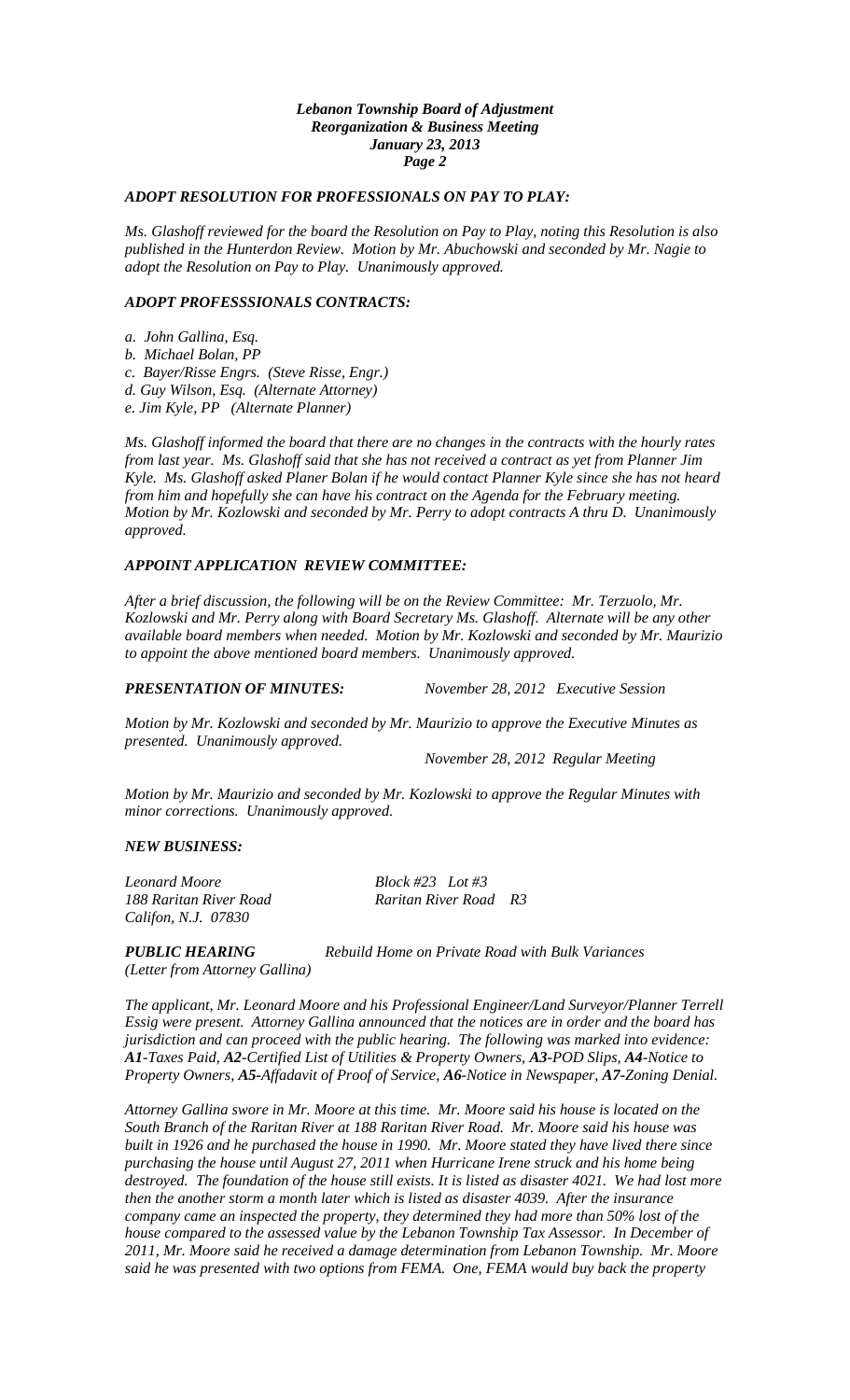# *Reorganization & Business Meeting Lebanon Township Board of Adjustment January 23, 2013 Page 3*

*and make it a park or he could restore the home under the Municipal Code 220 which has to do with Flood Compliance. Mr. Moore said he chose to rebuild. Mr. Moore said he is requesting a variance so he may rebuild his home. He will elevate it 4' which is one foot more than is required. The house will be repositioned on the improved foundation with plans that were prepared by his structural engineer. At the conclusion of Mr. Moore's testimony, there were no questions from the board. or the board's professionals. When opened to the public for questions, there were none.*

*At this time, Mr. Moore turned the presentation over to his Engineer/Land Surveyor/Planner Terrel Essig. Engr. Essig was sworn in at this time by Attorney Gallina. Engr. Essig said the lot is long and narrow and is non-conforming in the R3 zone. All the lots in the area are all nonconforming along the river. Engr. Essig noted the lot is in the Wetlands Transition Area, Highlands and the Flood Zone. Engr. Essig stated that Environmentalist Ed Cook took Mr. Moore's application thru the DEP and has gotten approval and permission to do what we have planned by rule. Engr. Essig referred to a letter from the DEP. Attorney Gallina marked the following: A8-Letter from D.E.P. from Damian Friedel, PE & Environmental Engineer dated October 5, 2012 titled "Flood Hazard Applicability Determination". Engr. Essig also asked to have the following items marked: A9-Letter from H.C. Planning Board dated November 27, 2012 and A10-Letter from H.C. Soil Conservation District dated November 26, 2012.*

*Engr. Essig said the floor elevations are 1' above what FEMA requires. The plan shows the existing elevations and the proposed elevations. They will be going 4' which is 1' above the requirement of FEMA. Engr. Essig referred to the Architects plans. The following was marked into evidence: A11-6 sheets of plans dated October 12, 2012 prepared by Alexander T. Polaski Architects. Ms. Glashoff handed out to the board the architects plans. Mr. Essig referred to sheet 2 during his testimony. Engr. Essig then referred to sheet 3. At the conclusion of Engr. Essig's testimony, Chairman Terzuolo asked if the board had any questions. Engineer Risse said the plans are in compliance with the Flood Ordinance of the Township. Planner Bolan asked about the footage for the rear yard setback. It shows on the plan as 71.6 going into the river but from the corner of the building it shows 98.6. Engr. Essig said it scaled differently. Planner Bolan noted either way it complies. Planner Bolan asked about the height of the building since it is not shown on the plan. Engr. Essig said the height of the house is less then 35' and thought it was about 21' since it is a 1 story ranch. Chairman Terzuolo opened the hearing to the public for questions. There were none.*

*Engineer Essig gave his summation at this time. During his summation, Engr. Essig noted that*  regardless on how you configure the house, there is a need for variances because of the size of *the lot. Engr. Essig said the benefits out weigh the detriments and it would improve the neighborhood as far as safety. Attorney Gallina asked if this would satisfy the objectives of the MLUL with doing these improvements. Engr. Essig said yes. Chairman Terzuolo asked if the board had any questions. The following board members had questions: Mr. Perry, Mr. Maurizio and Planner Bolan. Chairman Terzuolo opened the hearing to the public for comments and statements. Mr. Gene Slowinski was sworn in. Mr. Slowinski said he is a neighbor to Mr. Moore and he supports the application of Mr. Moore. Mr. Slowinski said he has been a neighbor to Mr. Moore for 6 years. Ms. Maryann Bowles was sworn in. Ms. Bowles said she lives next to Mr. Moore at 190 Raritan River Road and expressed concern with all the heavy truck traffic that will be coming down the private road during construction. Ms. Bowles said the private road is very narrow and is in need of repair. There is a curve next to her property that is only 10' wide and has an 80 degree turn. Ms. Bowles was concern that their might be damage to her property during construction. Chairman Terzuolo said he did not think the board had any jurisdiction over that issue. Attorney Gallina asked Engr. Essig if he could shed some light on this issue. Engr. Essig said he didn't know if the private road was a legal easement but said the neighbors need to get together and resolve this issue since trucks will be using the private road. Attorney Gallina said the board doesn't get involved with access between neighbors. Engr. Essig said they can get onto the property from the back but will need to take care because of the location of the septic tank & septic field.*

*At the conclusion of the testimony, Chairman Terzuolo asked to have Planner Bolan sworn in to give his testimony. Planner Bolan said he visited the site along with reviewing the application and questions that he had were answered during Engr. Essig testimony. This is a very straight forward variance application. Engr. Risse was sworn in to give his testimony. Engr. Risse said the Township applied for a grant through FEMA for the homes that were damaged during Hurricane Irene along Raritan River Road. Engr. Risse said we got approval for the grant in*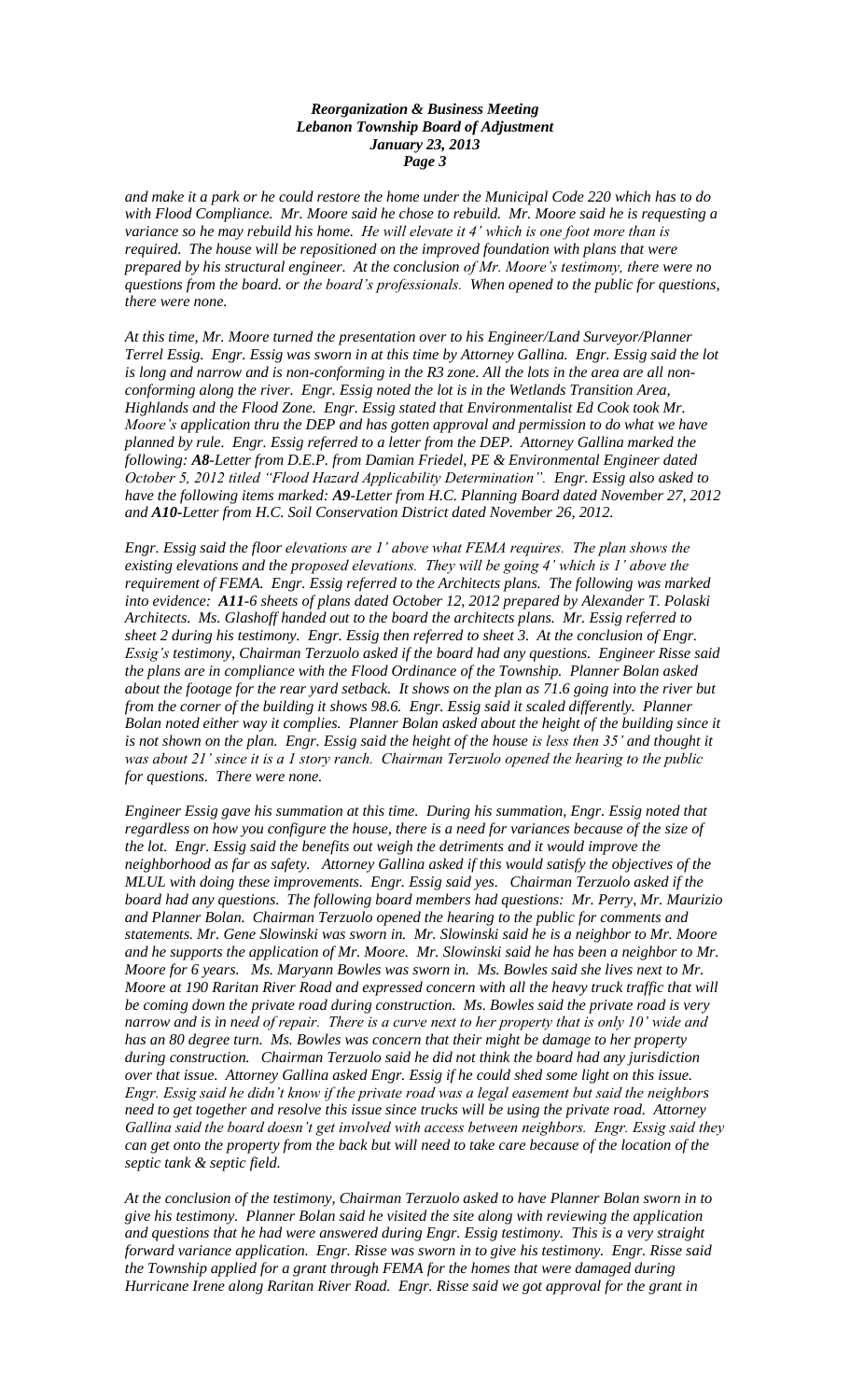# *Reorganization & Business Meeting Lebanon Township Board of Adjustment January 23, 2013 Page 4*

*December 2012. Engr. Risse stated that two of the homes didn't require variances and two homes did. Engr. Risse said the flood elevations will be in accordance with the Flood Plain Ordinance of the Township and the State BOCA Codes. At the conclusion of Engr. Risse's testimony, Mr. Perry asked who would be in charge of over-seeing all this. Engr. Risse said the Construction Official. Engr. Risse stated he will review all the receipts that will be turned in to FEMA for reimbursement and Engr. Essig will do a flood elevation certificate once the structure is complete and it meets the flood elevation requirement that is on the plan. Mr. Perry expressed concern, would the construction be held up because FEMA needs to do inspections. Engr. Risse said no, they leave all this up to the Municipality. Chairman Terzuolo announced that the evidence taking portion of the hearing is now closed. The board deliberated at this time. In conclusion, it was unanimous that all board members were in favor of granting the requested variances. Chairman Terzuolo reviewed the letter from Attorney Gallina. Motion by Mr. Kozlowski and seconded by Mr. Maurizio to grant the requested variances with the following conditions:*

- *a. The applicant shall obtain all other necessary approvals from any outside agencies having jurisdiction, including but not limited to FEMA Lebanon Township Flood Administrator, NJDEP, Hunterdon County Soil Conservation District and the Hunterdon County Health Dept. as may be applicable.*
- *b. The Applicant will pay all necessary fees and escrows payable in connection with the application.*
- *c. All necessary permits shall be obtained within eighteen (18) months of the date of the adoption of this Resolution. (The Applicant is advised that pursuant to Ordinance section 45-20, if an extension of this time period is needed, the request must be made in writing prior to the expiration of the 18 month period)*
- *d. The applicant is rebuilding home and it will be constructed in the location and dimensions as shown on the site plan prepared by Terrel Essig, P.E. dated October 29, 2012 and the architectural plans prepared by Architect Alexander Polaski, dated July 20, 2012.*

| <b>ROLL CALL</b> | <b>Yes:</b> Mr. Kozlowski   | Mr. Perry | <b>Absent:</b> Mr. MacQueen |
|------------------|-----------------------------|-----------|-----------------------------|
|                  | Mr. Terzuolo                | Mr. Nagie | Mr. Eberle                  |
|                  | Mr. Abuchowski Mr. Maurizio |           | Mr. Machauer                |

#### *Attorney Gallina will prepare the Resolution to be on the Agenda of February 27, 2013.*

*Mr. Moore asked to address the board. Mr. Moore said he wanted to thank the board for addressing this matter which ends an 18 month quest. Mr. Moore said he received a lot of help along the way and wanted publicly thank everyone involved. First, Warren Newman who was gracious enough to come in on a Sunday to attend to some questions that he had after he was no longer involved officially, John Flemming Zoning Officer, Charlie Rogers Construction Official who gave him a lot of help, Township Engineer Steve Risse and the Board Secretary Gail Glashoff. Mr. Moore said he wanted to thank them through this difficult time.*

## *PRESENTATION OF BILLS:*

| a. John Gallina, Esq. | $$250.00 - Attend Bd Meeting 11/28/2012$ |
|-----------------------|------------------------------------------|
|                       | $$281.25 - Escrow (Moore)$               |
|                       | $$6,277.50$ - Litigation (Mesa)          |
| b. Bayer/Risse Engrs. | $$250.00 - Escrow (Koch)$                |
| c. Court Stenographer | $$250.00 - Attend Bd Meeting\ 1/23/2013$ |
|                       | Total: \$7,308.75                        |

*Motion by Mr. Kozlowski and seconded by Mr. Abuchowski to approve the bills as presented. Unanimously approved.*

*Ms. Glashoff asked Attorney Gallina when he would like to have another executive session regarding the litigation. Attorney Gallina said at the March meeting.*